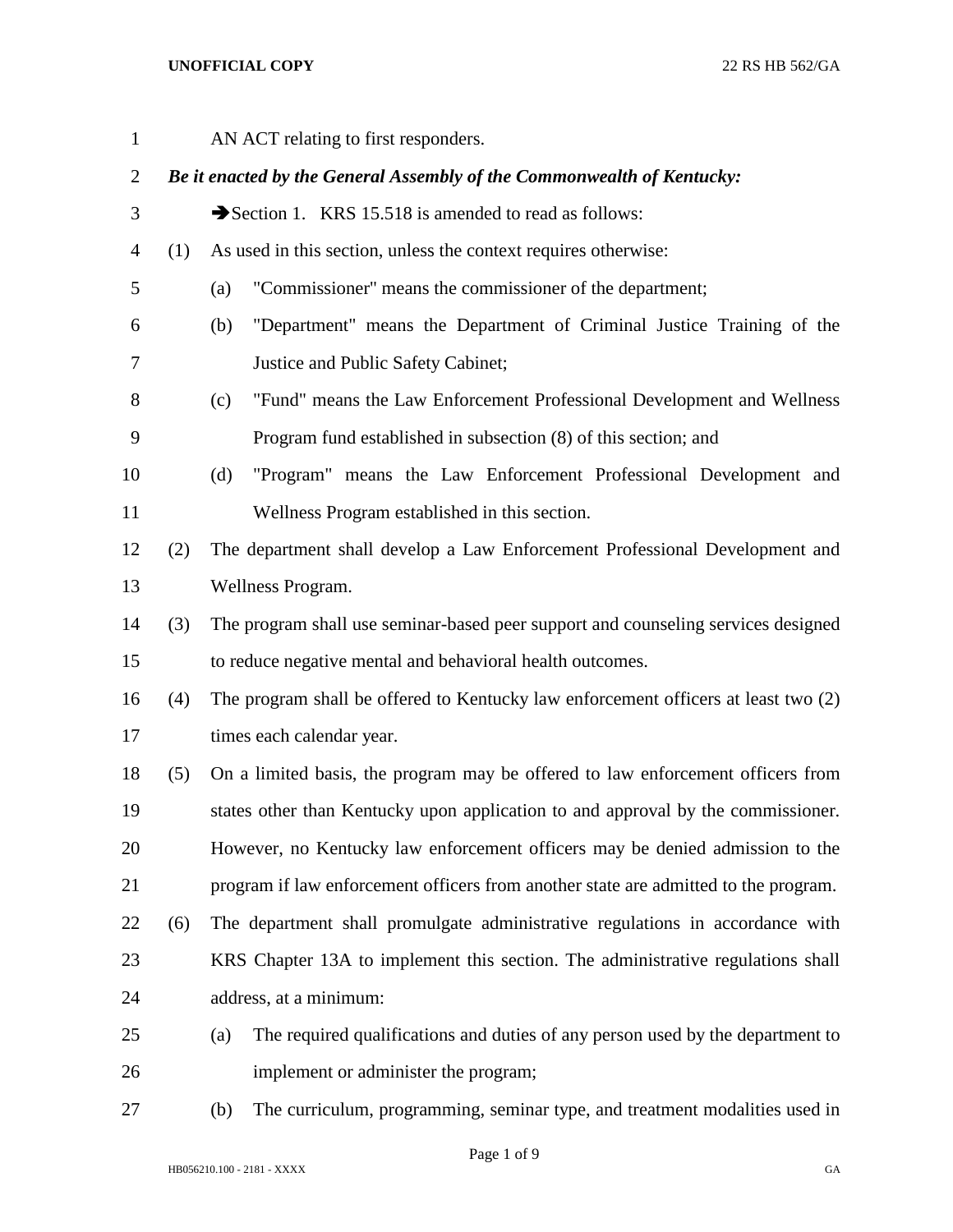the program;

- (c) The extent to which a participating officer's relatives or friends may participate in seminars;
- (d) The standards by which law enforcement officers from other states may be accepted into the program by the commissioner; and
- (e) A protocol for establishing reciprocity for interagency assistance with other state, federal, and tribal law enforcement agencies and officers in administering the program.
- (7) (a) Except as provided in paragraphs (b) and (c) of this subsection, communications, identifying data, and any reports made in the application for or in the course of an officer's participation in the program shall be confidential and privileged from disclosure in any civil or criminal proceeding and shall not be subject to discovery, disclosure, or production upon the order or subpoena of a court or other agency with subpoena power, regardless of who possesses them. The participating officer is the holder of the privilege.
- (b) The department may use anonymous data for research, statistical analysis, and educational purposes.
- (c) Any communication making an actual threat of physical violence against a clearly identified or reasonably identifiable victim or an actual threat of some specific violent act may be revealed by the program in order to prevent the commission of any physical violence or violent act using the protocol established in KRS 202A.400.
- (8) (a) There is hereby established in the State Treasury a restricted fund to be known as the Law Enforcement Professional Development and Wellness Program fund.
- (b) The fund shall consist of moneys received from the Kentucky Law Enforcement Foundation Program fund established in KRS 15.430, grants,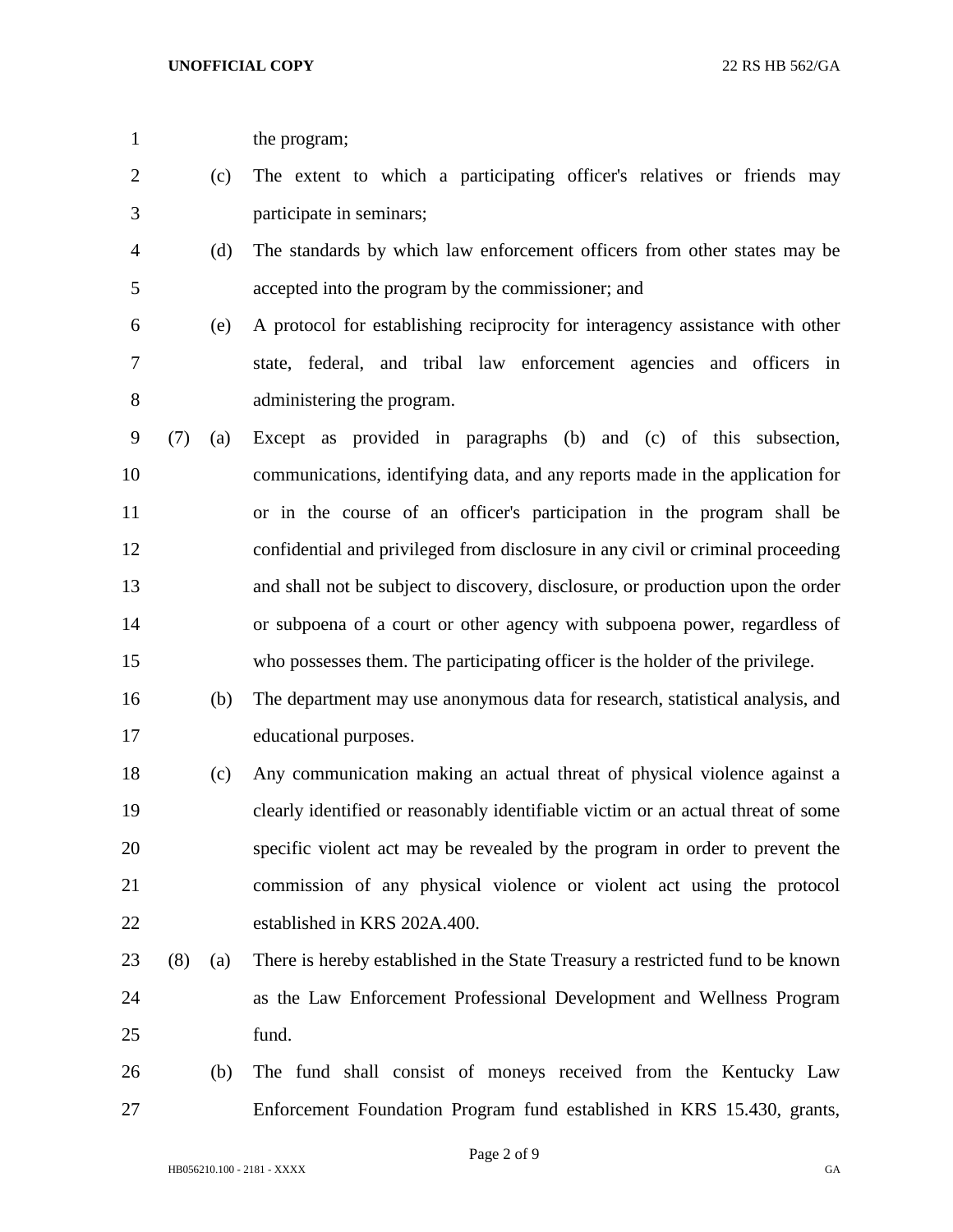| 1  |            | gifts, state appropriations, and federal funds.                                    |
|----|------------|------------------------------------------------------------------------------------|
| 2  | (c)        | The fund shall be administered by the department.                                  |
| 3  | (d)        | Amounts deposited in the fund shall be used only for administration of the         |
| 4  |            | program.                                                                           |
| 5  | (e)        | Notwithstanding KRS 45.229, fund amounts not expended at the close of a            |
| 6  |            | fiscal year shall not lapse but shall be carried forward to the next fiscal year.  |
| 7  | (f)        | Any interest earnings of the fund shall become a part of the fund and shall not    |
| 8  |            | lapse.                                                                             |
| 9  | (g)        | Moneys deposited in the fund are hereby appropriated for the purposes set          |
| 10 |            | forth in this section and shall not be appropriated or transferred by the General  |
| 11 |            | Assembly for any other purposes.                                                   |
| 12 | (9)<br>(a) | For the purposes of this subsection, "critical incident" means any event           |
| 13 |            | that has a stressful impact sufficient enough to overwhelm a peace officer's       |
| 14 |            | usual coping strategies. These events may include:                                 |
| 15 |            | An officer-involved shooting;<br>Ι.                                                |
| 16 |            | A vehicle crash resulting in serious injury or death to an officer or<br><u>2.</u> |
| 17 |            | citizen;                                                                           |
| 18 |            | An officer being the victim of a felonious assault;<br>3.                          |
| 19 |            | The death of a colleague or partner;<br><u>4.</u>                                  |
| 20 |            | The death of, or serious injury to, a person in the custody of the<br>5.           |
| 21 |            | officer;                                                                           |
| 22 |            | The severe injury to, or death of, a child, particularly if the officer has<br>6.  |
| 23 |            | a child of or near the same age; or                                                |
| 24 |            | An incident involving multiple deaths or injuries in a short amount of<br>7.       |
| 25 |            | time.                                                                              |
| 26 | (b)        | Any peace officer involved directly in a critical incident may take up to          |
| 27 |            | forty-eight (48) hours of leave immediately following a critical incident.         |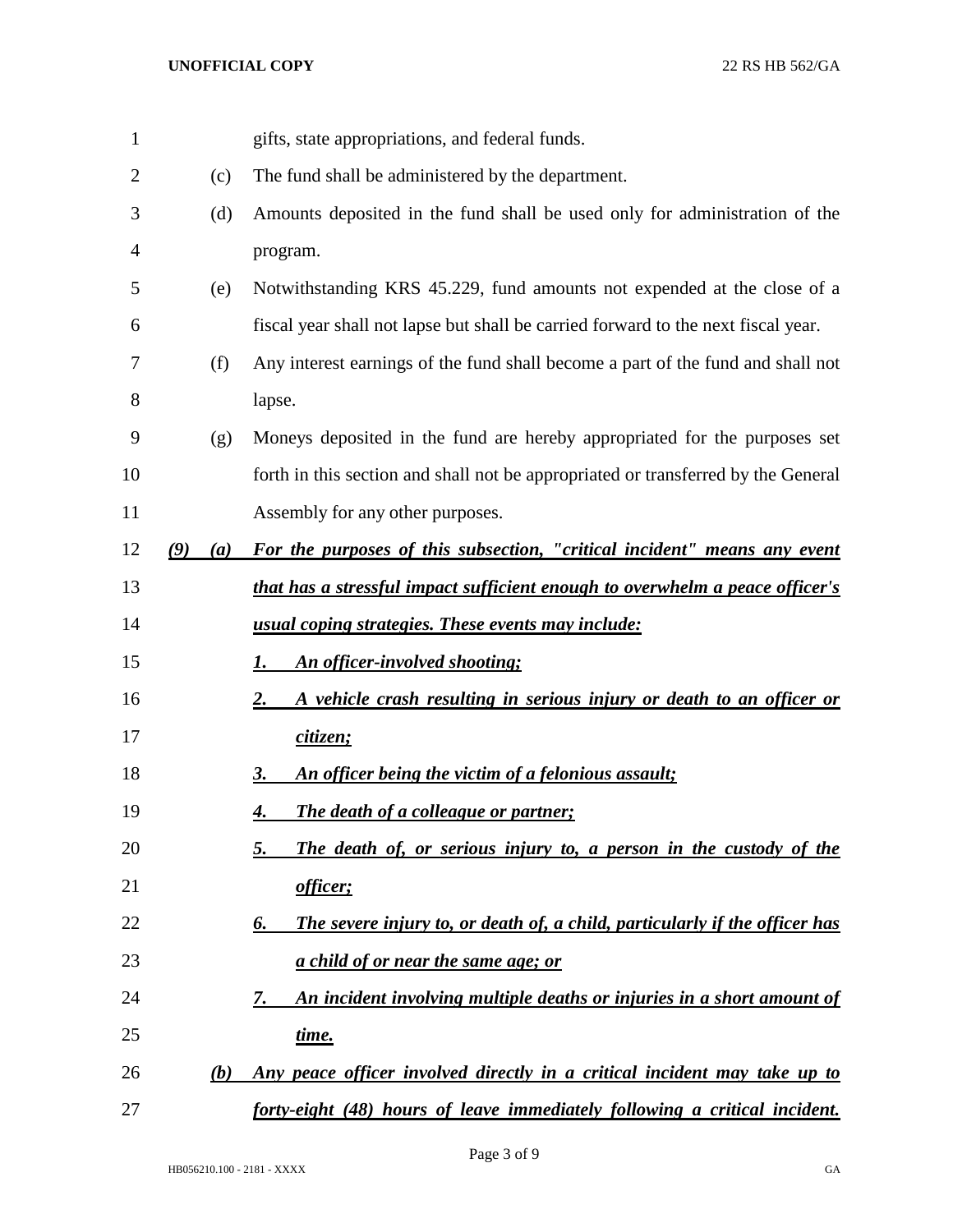| 1              |     | <b>This leave may commence upon:</b>                                                 |
|----------------|-----|--------------------------------------------------------------------------------------|
| 2              |     | The completion of that peace officer's shift encompassing the critical<br>1.         |
| 3              |     | incident, or when all necessary administrative procedures relating to a              |
| $\overline{4}$ |     | critical incident have been completed; and                                           |
| 5              |     | The officer informs his or her supervisor.<br>2.                                     |
| 6              |     | This leave may be unpaid or paid leave. The pay status is to be determined<br>(c)    |
| 7              |     | by the officer's employment contract, collective labor agreement if any, or          |
| 8              |     | by written departmental policy.                                                      |
| 9              |     | This subsection shall not be construed to set aside any employment contract,<br>(d)  |
| 10             |     | labor agreement, or departmental policies that grant more than forty-eight           |
| 11             |     | (48) hours of leave following an officer involved critical incident.                 |
| 12             |     | Section 2. KRS 95A.292 is amended to read as follows:                                |
| 13             | (1) | The commission shall establish the Alan "Chip" Terry Professional Development        |
| 14             |     | and Wellness Program for firefighters.                                               |
| 15             | (2) | The program shall:                                                                   |
| 16             |     | Use seminar-based peer support and counseling services designed to reduce<br>(a)     |
| 17             |     | negative mental and behavioral health outcomes; and                                  |
| 18             |     | Be offered to Kentucky professional and volunteer firefighters in Kentucky at<br>(b) |
| 19             |     | least two (2) times each calendar year.                                              |
| 20             | (3) | On a limited basis, the program may be offered to professional and volunteer         |
| 21             |     | firefighters from states other than Kentucky upon application to and approval by the |
| 22             |     | executive director. However, no Kentucky professional and volunteer firefighters     |
| 23             |     | may be denied admission to the program if professional and volunteer firefighters    |
| 24             |     | from another state are admitted to the program.                                      |
| 25             | (4) | The commission shall promulgate administrative regulations in accordance with        |
| 26             |     | KRS Chapter 13A to implement this section. The administrative regulations shall      |
| 27             |     | address, at a minimum:                                                               |

Page 4 of 9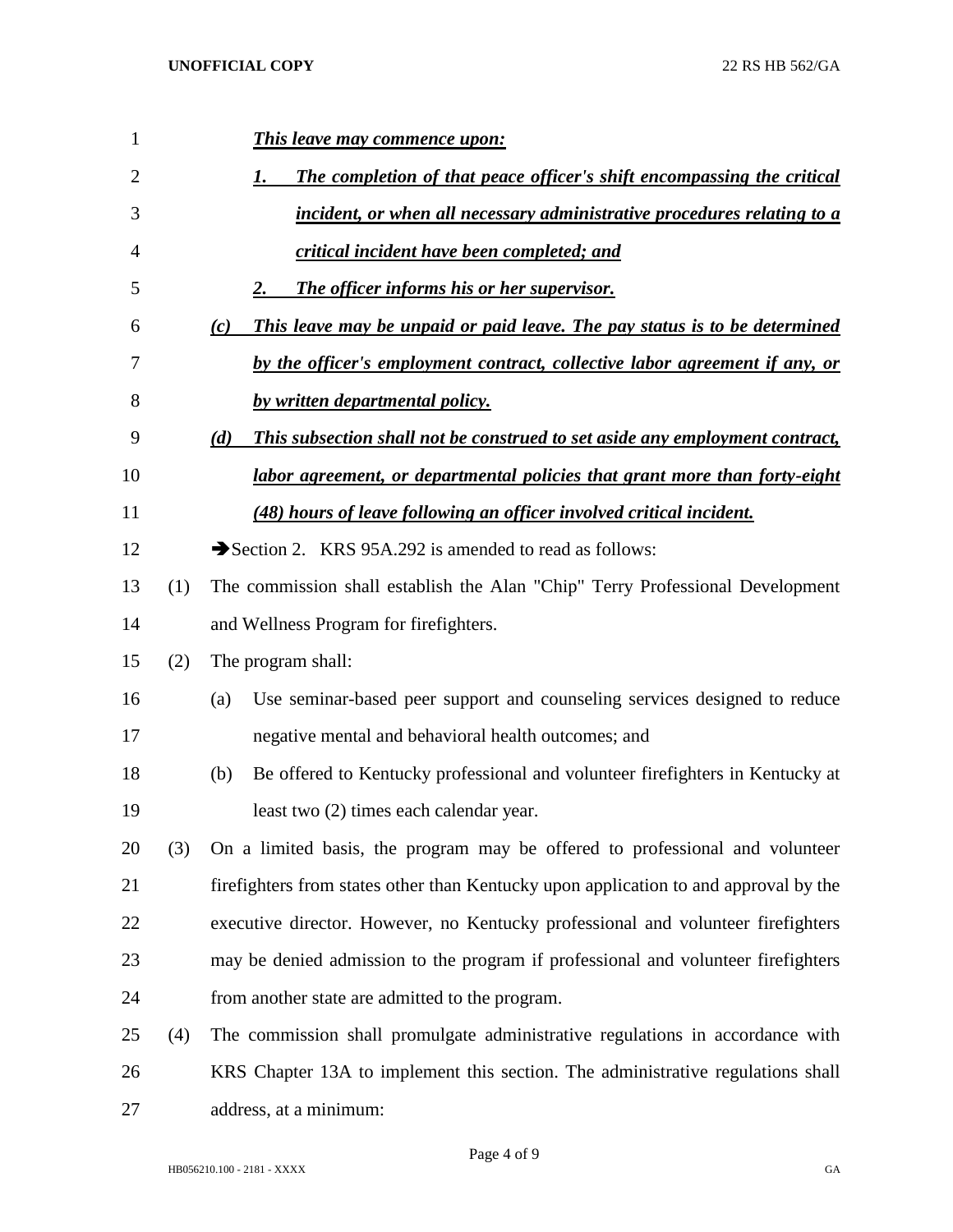to implement or administer the program; (b) The curriculum, programming, seminar type, and treatment modalities used in the program; (c) The extent to which a participating firefighter's relatives or friends may participate in seminars; (d) The standards by which professional and volunteer firefighters from other states may be accepted into the program by the executive director; and (e) A protocol for establishing reciprocity for interagency assistance with other state, federal, and tribal professional and volunteer firefighters in 11 administering the program. (5) (a) Except as provided in paragraphs (b) and (c) of this subsection, communications, identifying data, and any reports made in the application for or in the course of a firefighter's participation in the program shall be confidential and privileged from disclosure in any civil or criminal proceeding and shall not be subject to discovery, disclosure, or production upon the order or subpoena of a court or other agency with subpoena power, regardless of who possesses them. The participating firefighter is the holder of the privilege. (b) The commission may use anonymous data for research, statistical analysis, and educational purposes. (c) Any communication making an actual threat of physical violence against a clearly identified or reasonably identifiable victim or an actual threat of some specific violent act may be revealed by the program in order to prevent the commission of any physical violence or violent act using the protocol established in KRS 202A.400. (6) (a) There is hereby established in the State Treasury a restricted fund to be known

(a) The required qualifications and duties of any person used by the commission

Page 5 of 9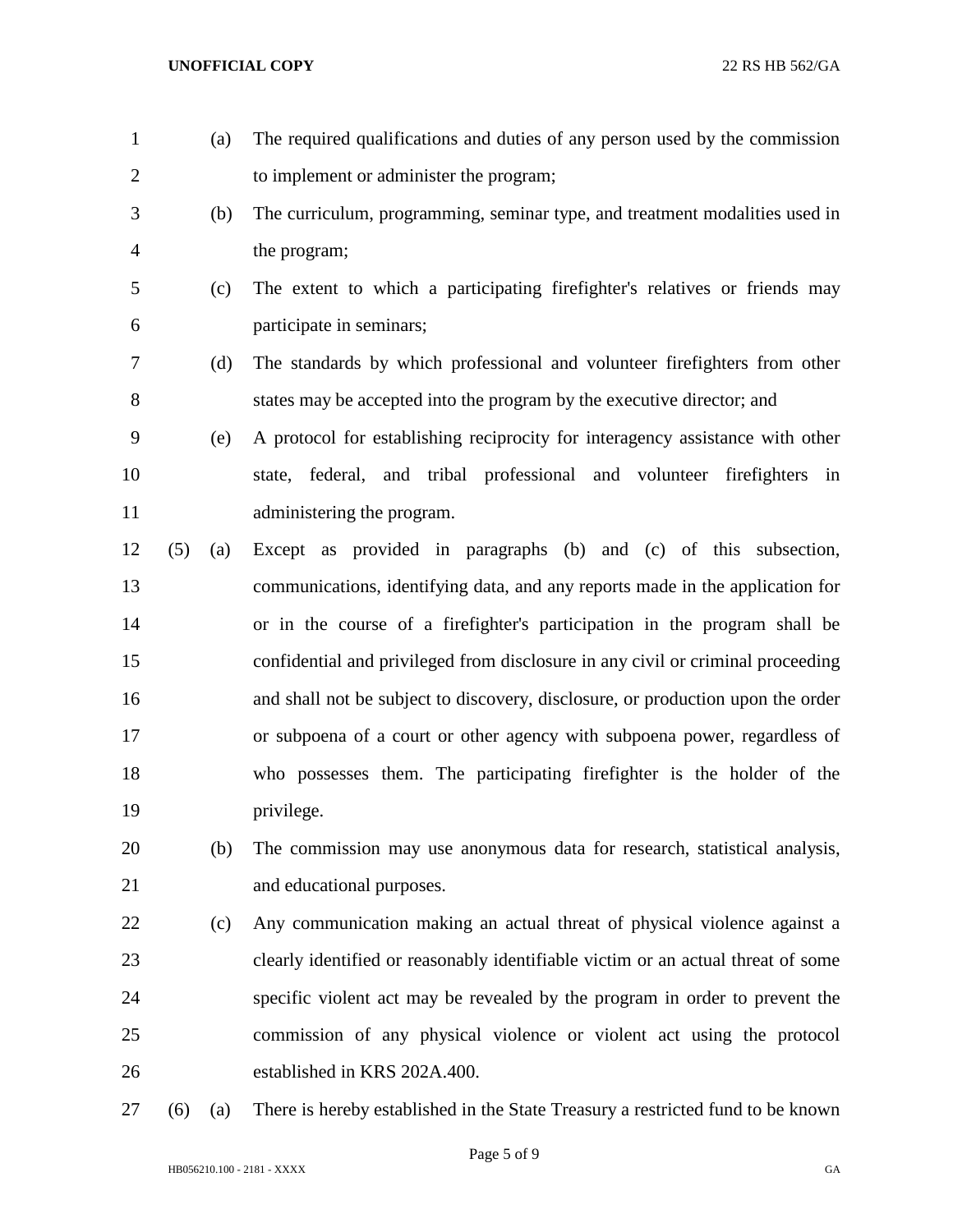| $\mathbf{1}$   |            | as the professional and volunteer firefighters professional development and       |
|----------------|------------|-----------------------------------------------------------------------------------|
| $\overline{2}$ |            | wellness program fund.                                                            |
| 3              | (b)        | The fund shall consist of moneys received from the Firefighters Foundation        |
| 4              |            | Program Fund established in KRS 95A.220, grants, gifts, state appropriations,     |
| 5              |            | and federal funds.                                                                |
| 6              | (c)        | The fund shall be administered by the commission.                                 |
| 7              | (d)        | Amounts deposited in the fund shall be used only for administration of the        |
| 8              |            | program.                                                                          |
| 9              | (e)        | Notwithstanding KRS 45.229, fund amounts not expended at the close of a           |
| 10             |            | fiscal year shall not lapse but shall be carried forward to the next fiscal year. |
| 11             | (f)        | Any interest earnings of the fund shall become a part of the fund and shall not   |
| 12             |            | lapse.                                                                            |
| 13             | (g)        | Moneys deposited in the fund are hereby appropriated for the purposes set         |
| 14             |            | forth in this section and shall not be appropriated or transferred by the General |
| 15             |            | Assembly for any other purposes.                                                  |
| 16             | (a)<br>(7) | For the purposes of this subsection, "critical incident" means any event          |
| 17             |            | that has a stressful impact sufficient enough to overwhelm a firefighter's        |
| 18             |            | usual coping strategies. These events may include:                                |
| 19             |            |                                                                                   |
|                |            | A fire or vehicle crash resulting in serious injury or death to a first<br>I.     |
| 20             |            | responder or citizen;                                                             |
| 21             |            | A firefighter being the victim of a felonious assault;<br>2.                      |
| 22             |            | The death of a colleague or partner;<br>3.                                        |
| 23             |            | A death of or serious injury to, a person in the medical care of the<br>4.        |
| 24             |            | firefighter;                                                                      |
| 25             |            | The severe injury to, or death of, a child, particularly if the firefighter<br>5. |
| 26             |            | <u>has a child of or near the same age; or</u>                                    |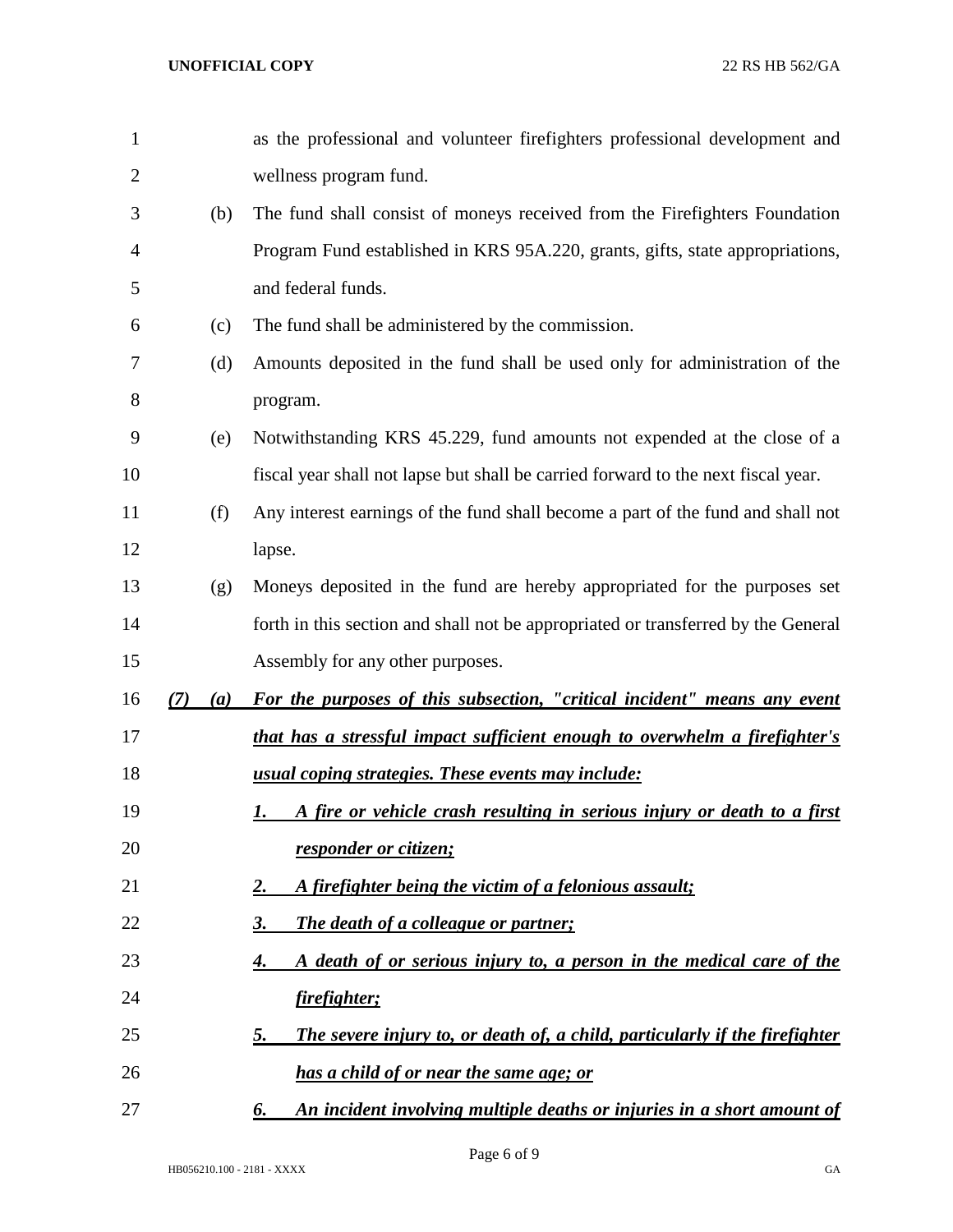*time. (b) Any firefighter involved directly in a critical incident may take up to forty- eight (48) hours of leave immediately following a critical incident. This leave may commence upon: 1. The completion of that firefighter's shift encompassing the critical incident, or when all necessary administrative procedures relating to a critical incident have been completed; and 2. The firefighter informs his or her supervisor. (c) For regular firefighters, this leave may be unpaid or paid leave. The pay status is to be determined by the firefighter's employment contract, collective labor agreement if any, or by written departmental policy. This subsection shall not be construed to set aside any employment contract, labor agreement, or departmental policies that grant more than forty-eight (48) hours of leave following an officer involved critical incident. (d) For volunteer firefighters, this leave may be unpaid or paid leave. The pay status is to be determined by the firefighter's written departmental policy.* 17 Section 3. KRS 337.100 is amended to read as follows: (1) No employer shall terminate an employee who is a volunteer firefighter, rescue squad member, emergency medical technician, peace officer, or a member of an emergency management agency because that employee, when acting as a volunteer firefighter, rescue squad member, emergency medical technician, peace officer, or a member of an emergency management agency, is absent or late to the employee's employment in order to respond to an emergency prior to the time the employee is to report to his or her place of employment. *(2) No employer shall terminate an employee who is a volunteer firefighter, rescue squad member, emergency medical technician, peace officer, or a member of an emergency management agency because that employee, when acting as a*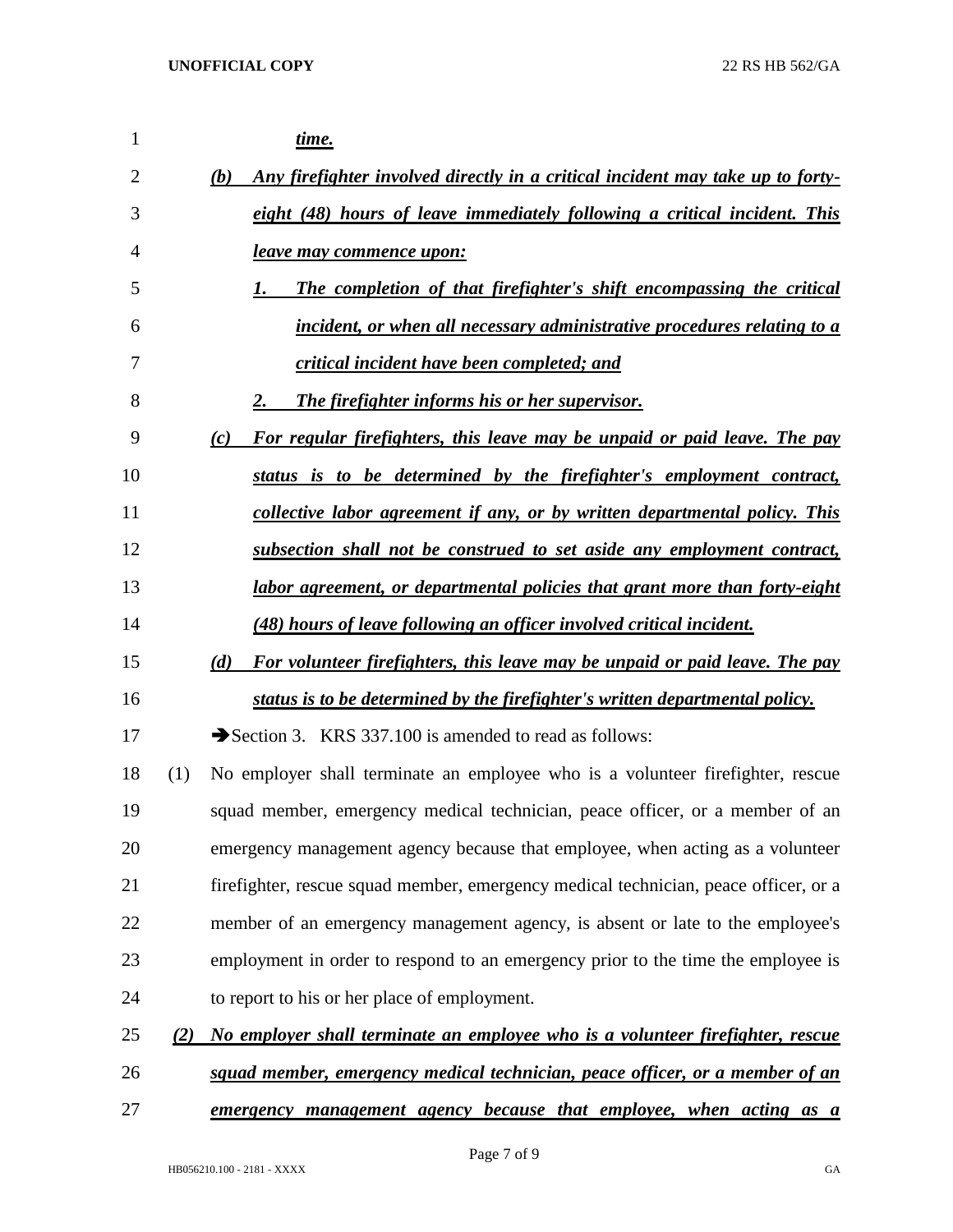- *volunteer firefighter, rescue squad member, emergency medical technician, peace*
- *officer, or a member of an emergency management agency, takes leave following a critical incident pursuant to Sections 1 and 2 of this Act.*
- *(3)*[(2)] An employer may charge any time that an employee who is a volunteer firefighter, rescue squad member, emergency medical technician, peace officer, or a member of an emergency management agency loses from employment because of the employee's response to an emergency against the employee's regular pay.

 *(4)*[(3)] An employer may request an employee who loses time from the employee's employment to respond to an emergency to provide the employer with a written statement from the supervisor or acting supervisor of the volunteer fire department, rescue squad, emergency medical services agency, law enforcement agency, or the director of the emergency management agency stating that the employee responded to an emergency and listing the time and date of the emergency.

- *(5)*[(4)] No employer shall terminate an employee who is a volunteer firefighter, rescue squad member, emergency medical technician, peace officer, or member of an emergency management agency who is absent for a period of no more than twelve (12) months from the employee's employment because of injuries incurred in the line of duty. The volunteer firefighter, rescue squad member, emergency medical technician, peace officer, or member of an emergency management agency shall provide, at the request of his or her employer:
- (a) A written statement from the supervisor, acting supervisor, or director of the volunteer fire department, rescue squad, emergency medical services agency, law enforcement agency, or emergency management agency under whose command the employee was on active duty and on assignment with that fire department, rescue squad, emergency medical services agency, law enforcement agency, or emergency management agency when the injury occurred; and